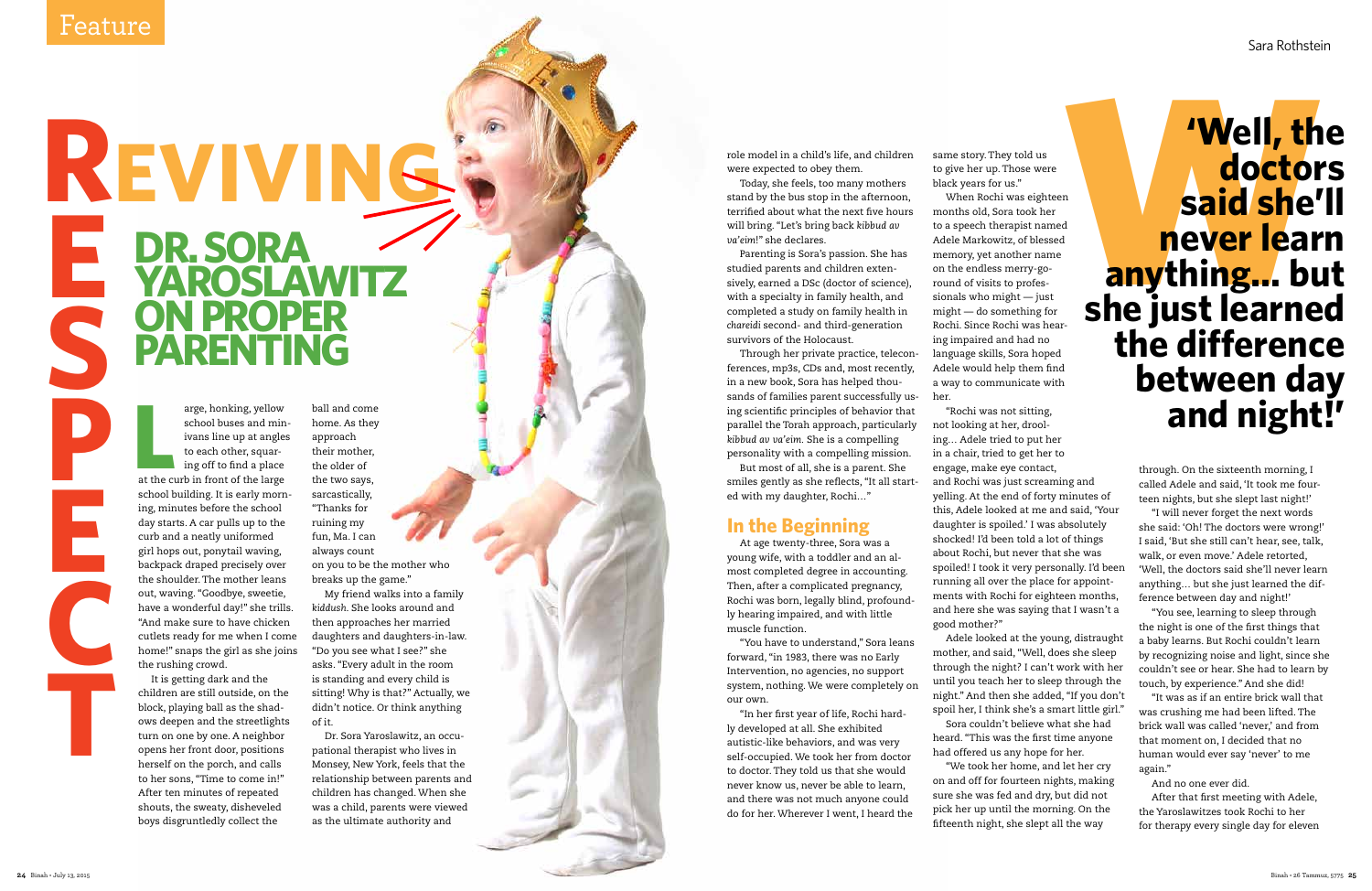years. Adele also referred them to a full repertoire of other therapies, where a firm approach produced the desired results, and Rochi began walking normally. Along the way, she had three eye surgeries, enabling her to see, and she received cochlear implants, dramatically improving her hearing. And, as Adele had predicted, Rochi was discovered to be remarkably intelligent; "wacky smart," says Sora. "She just inhales information!"

When Rochi was ready for school, the Yaroslawitzes chose a mainstream Bais Yaakov. They went to speak to the principal, to ask her to allow Rochi, who was still quite delayed, to attend her school. After much persuasion — "the principal couldn't go to sleep without seeing my face" — Rochi was enrolled.

Rochi went to this school, accompanied by a para (paraprofessional teacher's assistant) for twelve years. Today, Rochi is married, the independent mother of three healthy children, and has a degree in computer graphics.

## **Observing and Learning**

Sora did not become an occupational therapist or teach parenting right away. She stayed home for nine years — "accounting went down the drain"

— to care for Rochi and her three other children. Then, to help pay for all of Rochi's services, she worked as a para, eventually deciding to go back to school. She chose occupation-

al therapy as a career for a very specific reason. All of the therapists whom she chose to work with Rochi managed Rochi's behavior in a very structured, yet loving manner, always pushing her, even when she protested. This approach was incredibly successful. Though Sora easily found

physical therapists and speech therapists who used this approach, she had not been able to find an occupational therapist who knew how to do this. Characteristically, she chose to do it herself.

As parents brought their children to Sora's occupational therapy practice, she began teaching them how to parent successfully, using the principles of behavior management that she had seen Adele use with Rochi. "I sat in that office," remembers Sora, "and I learned and learned and learned. In eleven years of graduate and doctoral work, I didn't learn as much as I did from this woman. She taught me this consistent approach and I swallowed it hook, line, and sinker — because it yielded results."

## **A Book is Born**

Twelve years ago, a client asked Sora to give a series of classes teaching this approach for other women in the community. "I spent 18 months developing a course and creating a workbook focusing on behavior management of the typically developing child, ages zero to ten. There is also a sequel for ages ten to eighteen. At that time I taught many classes in Monsey, Monroe, Lakewood, Five Towns and Brooklyn, to groups of mothers, twenty women in each group. I babysat these mothers as they learned

**She taught**<br>
and the strategies, because I worried about<br>
the strategies, because I worried about<br>
the strategies, because I worried about<br> **SHERICE SECRIPTION CONSISTENT**<br> **EXAMPLE SECRIPTION CONSISTENT AND CONSISTENT AN She taught me this consistent approach and I swallowed it hook, line, and sinker — because it yielded results.**

them making mistakes with their children. This approach is not an easy one to teach and it is a major *acharayus*.

"Five years ago, I was approached by the coordinators of Akeres Habayis, an educational hotline in Monroe. As terrified as I was about losing control over how people were using these techniques, I knew that this was a real opportunity to spread the program, so I put hours of lectures into thirty-minute weekly increments, spanning September to June of that year. I also answered questions on the air. The classes were so successful that thousands of people called! Finally, we took thirty-seven sessions and made two CDs out of them. When you buy the CDs, you register your email address to ask me questions. I don't go to sleep at night until every email is answered." People loved the CDs and asked,

"Why don't you write a book?" But Sora was commuting to Brooklyn, Lakewood and Monroe, teaching parents, seeing clients, providing support, parenting her own children and grandparenting theirs. "Until," she laughs, "the day of Hurricane Sandy. I couldn't do anything else, and I was stuck inside. So I sat down to begin writing a book! It takes a hurricane, sometimes, to get a book started!" the book that resulted, titled *Are Your Hands Full*, is self-published. It is a collaboration between Sora and her daughter-in-law, Miriam Leah, who took the written material and added diagrams, graphics, poems and creative, whimsical details that bring the book to a whole new level.

True to Sora's style and standards,

"We wanted it to be both sophisticated and friendly," Sora adds. Sora's mother, Mrs. Deborah Schechter, a professional editor, did the editing. "She

- 
- Complete your Undergraduate & Graduate degrees in 2 years
- One-Year BS transferrable to Graduate Programs in many fields
- Seminary & Life Experience Credits Accepted
- Personalized Academic Advisement & Financial Aid available
- The quickest and most versatile Bachelors Degree
- Classes offered in Brooklyn, Monsey & Lakewood

TRAINING QUALITY SPECIAL EDUCATION TEACHERS FOR

# The Institute for **Special Education** of Sara Schenirer

Brooklyn 718-633-8557 x17 . Lakewood 732-905-8719 . Monsey 845-354-5729

understood that this method was in my veins and she didn't touch it, she just made sure I didn't fall on my face with the grammar and vocabulary." Sora hired an artist to do the cartoon illustrations, making sure each detail, such as the expression on each face, is exactly right. "I drove her up the creek," she confesses. "If she could survive me, she can survive anything!"

In whatever medium her principles are taught, Sara is unabashedly clear about what her program — and all parenting — is about.

"We can't deviate from what the Torah says in the *Aseres Hadibros*. It exists and will exist forever… no matter how drastically times change. There is no such thing as *kibbud ben* or *kibbud bas, yiras haben* or *yiras habas*. That is a direct negation of Har Sinai. The relationship has to be what Hashem intended, a solid combination of *ahavah* and *yirah*."



Harav Michoel Meisels **Dean Emeritus** 

Rabbi Elazar Meisels Dean

Mrs. Batsheva Shonek Mrs. Leah Donn Coordinators

#### **UNDERGRADUATE**

**B.S. in Behavioral Science** - Social Work Prerequisites

#### **GRADUATE**

M.S. in Early Childhood Education **NYS Teacher Certification** Education & Special Education

- Early Childhood Birth-Grade 2
- Childhood Grades 1-6
- Generalist Grades 7-12

#### **POST-GRADUATE**

ABA - Applied Behavior Analysis SBL - School Building Leadership **Evaluation & Assessment Bi-Lingual Certification** Literacy Certification Birth-Grade 6  $-Grades 5-12$ 

PROFESSIONAL DEVELOPMENT

**Continuing Education Units (C.E.U.'s)**